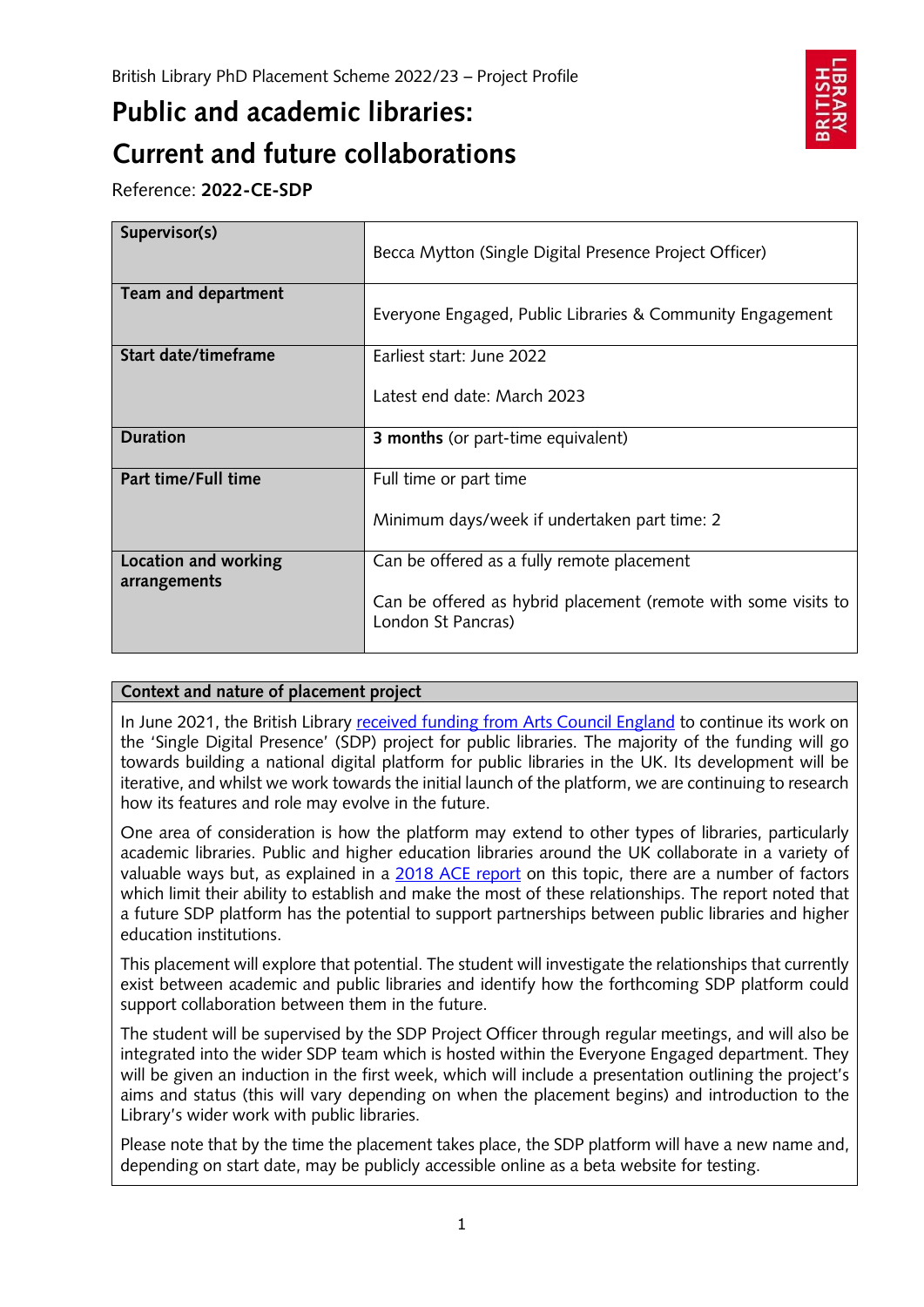## **Tasks and outcomes**

The primary focus of this placement will be to research the relationship between public and academic libraries in the UK and consider how these collaborations can be supported and improved in future via a new unified space for public libraries online.

The main tasks will include:

- Desktop research into the relationship between public and academic libraries in the UK, ranging from small-scale strategic collaborations to long term infrastructural partnerships.
- A review of existing SDP research reports.
- An exploration of international examples of good practice, in terms of both individual partnerships and wider national frameworks that facilitate collaboration.
- Consultation with relevant stakeholders in the library sector (the supervisor will help to identify both internal and external contacts).
- Liaising as necessary with external stakeholders prior to any wider sharing of research outcomes.

The primary outcome will be a report outlining the student's findings and giving tangible recommendations for next steps. Additional outcomes may include:

- A blog post on the British Library's website.
- An internal presentation to relevant staff members.
- Presentations to external stakeholders.

## **Training and development opportunities**

PhD placement students are welcome to access a wide range of workshops, talks and training available at the Library. Supervisors will offer advice on which opportunities may be of particular relevance. Depending on availability, these wider training opportunities may include, for example, the Digital Scholarship Training Programme, Cultural Property Training, Research Roundtables, Business & IP Centre workshops and staff talks.

In addition, this particular PhD placement will provide opportunities to:

- Help inform and shape the strategic development of the British Library's work with public libraries.
- Become familiar with and contribute to the development of a nationally significant digital transformation project.
- Apply research skills to a significant library sector intervention.
- Network with a range of library sector stakeholders.
- Attend relevant events, e.g. talks and conferences.

## **Required knowledge and skills**

All applicants will be expected to demonstrate the following:

- Ability to communicate effectively verbally and in writing, internally and externally.
- Working knowledge of Microsoft Office applications and online meeting tools.
- Ability to follow instructions and policies, in particular with regard to Health & Safety and the safe use of collections.
- Ability to work effectively with others while also completing tasks independently.